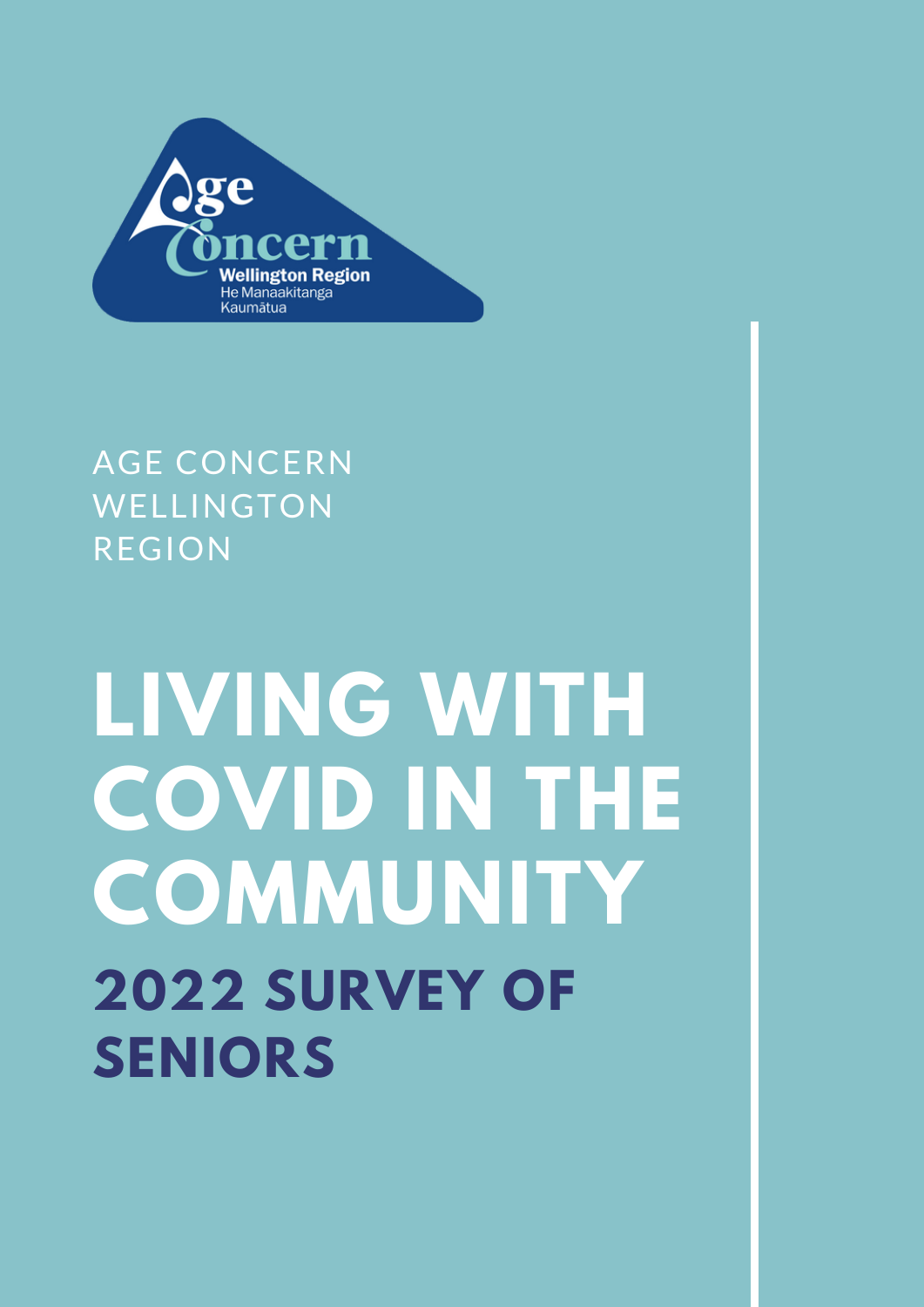### I N T R O D U C T I O N

#### **Since the reporting of New Zealand's first Covid-19 case on February 28, 2020, Covid-19 has forced New Zealanders to change the way they live. For many seniors, this disruption to normal life has been exhausting and stressful.**

When the Omicron wave began to impact New Zealand in early 2022, we heard stories of many seniors staying home and isolating. We also heard of some seniors still keen to get out and about. We wanted to discover more about what was happening for seniors as large numbers of the population began to be impacted by Omicron. This survey represents a snapshot of the wellbeing of seniors in early March 2022.

#### E X E C U T I V E S U M M A R Y

Globally, seniors have been the hardest hit by Covid-19. While New Zealand has been relatively sheltered from the impact of the disease until now, our seniors have nonetheless been doing it tough. Multiple lockdowns and now the uncertainty of Covid-19 spreading rapidly in the community has meant many seniors have had to frequently hide themselves away from their communities as Covid-19 passes through. Our survey has shown that this is still the case, with almost two-thirds trying to stay home as much as possible. If seniors leave the house, it is most likely to get groceries or tend to health needs.

Two in three seniors are staying home as much as possible

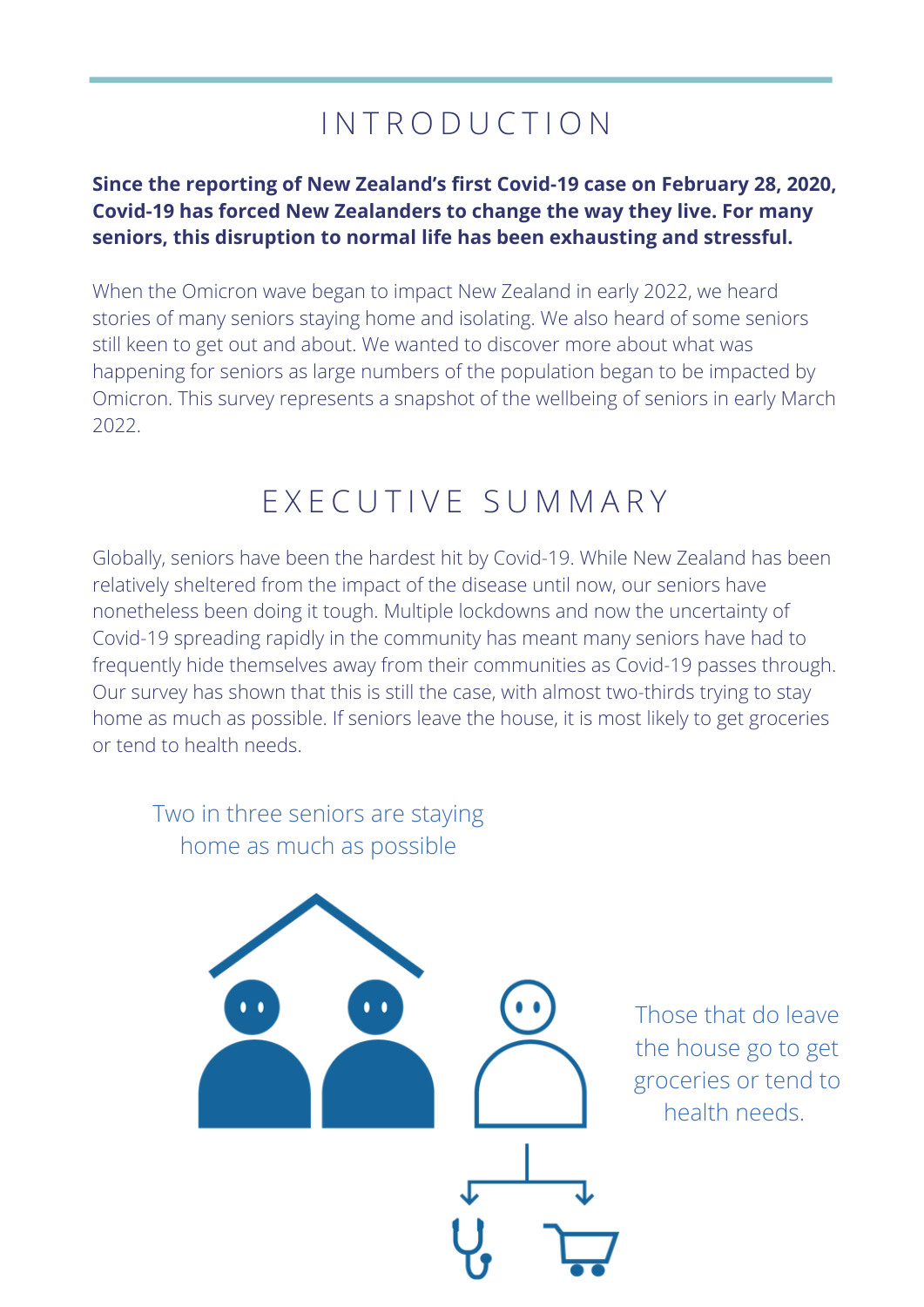Fear and anxiety have driven the behaviour patterns of many seniors during the past two years. This fear and anxiety is still very present, with four in ten reporting to be more anxious now than at any other time during the pandemic.

Despite media and Government communications that Omicron is less severe than Delta, more than half of seniors in our survey are still very worried about catching Covid-19. Worry about getting sick from Covid-19 also topped the list of things seniors find the most difficult about the pandemic right now.

These results confirm anecdotal evidence gathered by our team through their day-today interactions with seniors. However, one surprising trend has emerged from this survey – the slightly less anxious state of mind of older seniors (80+) compared to those aged 65 - 79. There is a noticeable collective trend - less concerned about getting sick, less worried about going out and less likely to stay at home as much as possible.

#### Concern about catching Covid-19 by age *Those scoring between 7 and 10 on a scale, 10 being Very Concerned*



In some cases, the difference is low, but it does raise some questions about why this could be. The 25-year difference between a 90-year-old (born in 1932) and a 65-yearold (born in 1957) is certainly significant in terms of lived experiences, values and generational upbringing.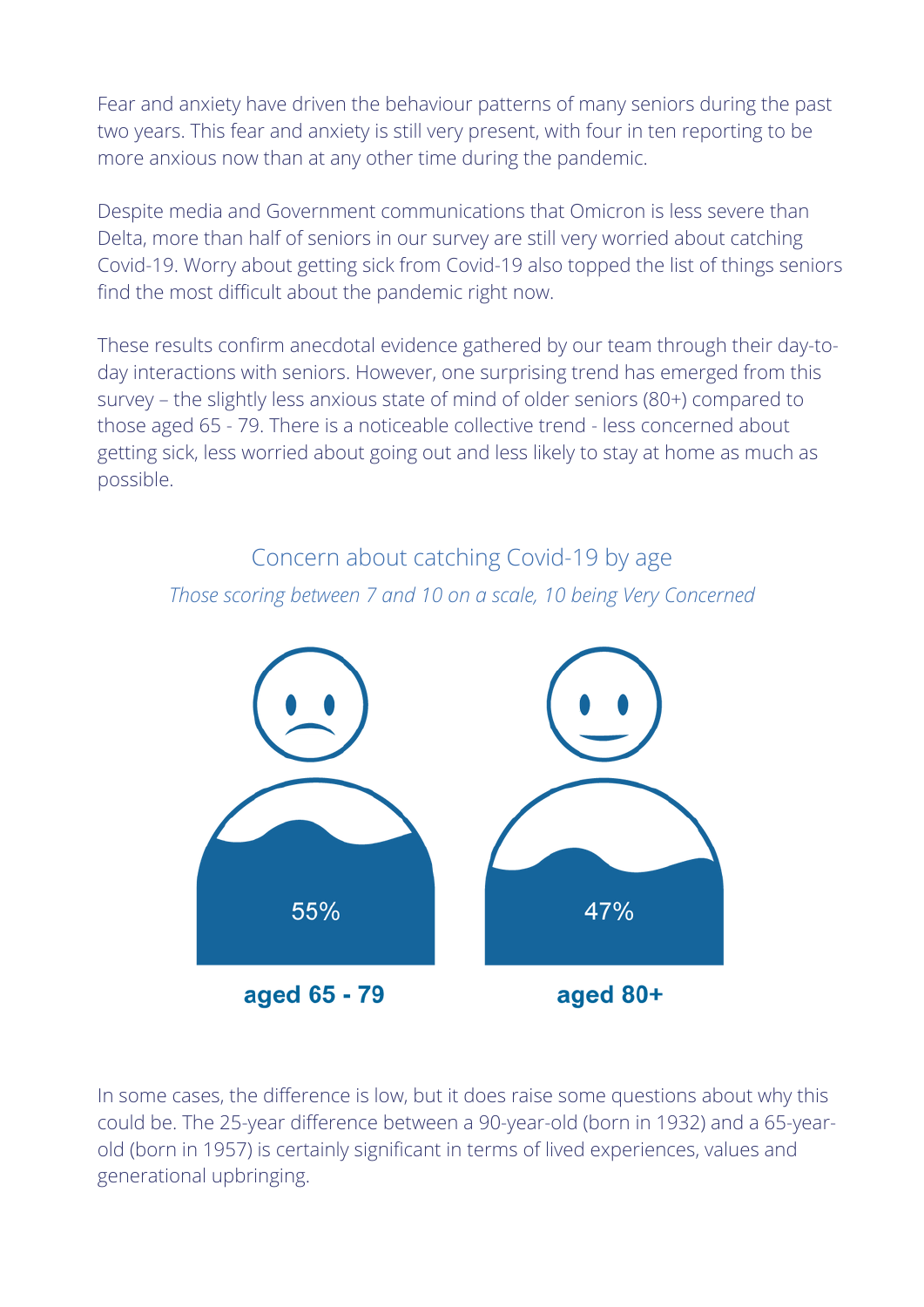We received more than 180 comments from respondents as part of the survey, some of which are in this report. Many expressed feeling alone and anxious about how they will cope with the disease. Others are confused by "ever-changing rules" and find it hard to remember masks and phones to scan in. Numerous respondents are concerned because they have other health conditions that make them more vulnerable than others in the wider population.

*My main concern is that I might inadvertently spread the infection to family or friends. Respondent*

*I think "aloneness" is a worrying factor. If neighbours are home and friendly that obviously helps but the feeling that most are out all day at work is worrying if family are not nearby. Respondent*

*My wife is my main concern as she has health problems that could make a covid infection very dangerous. For this reason I take all the precautions I can to avoid becoming infectious and putting her at risk. Respondent*

*One has to just get on with life. I'm fully vaxed with an impaired kidney function so I'm careful, but it doesn't stop me doing what I need to do. However I'm only doing what is necessary. Respondent*

With so many seniors across the Wellington Region living alone, isolation is compounding the difficulties caused by the pandemic. One respondent sums this up particularly well; "For people like myself, living alone, with my family living overseas, there have been a few times when I would have appreciated a helping hand but of course my friends are of a similar age and need to look after themselves. Sometimes I'd just love a little pat on the back for coping so well with my home, garden and self."

**So, take this as your pat on the back seniors – you've done a great job coping with an upturned world over the past two years. Kiwis everywhere can learn from your resilience, fortitude and the kindness you show to others by wearing your mask, keeping your distance and looking out for one another.**

*The Age Concern Wellington Region team*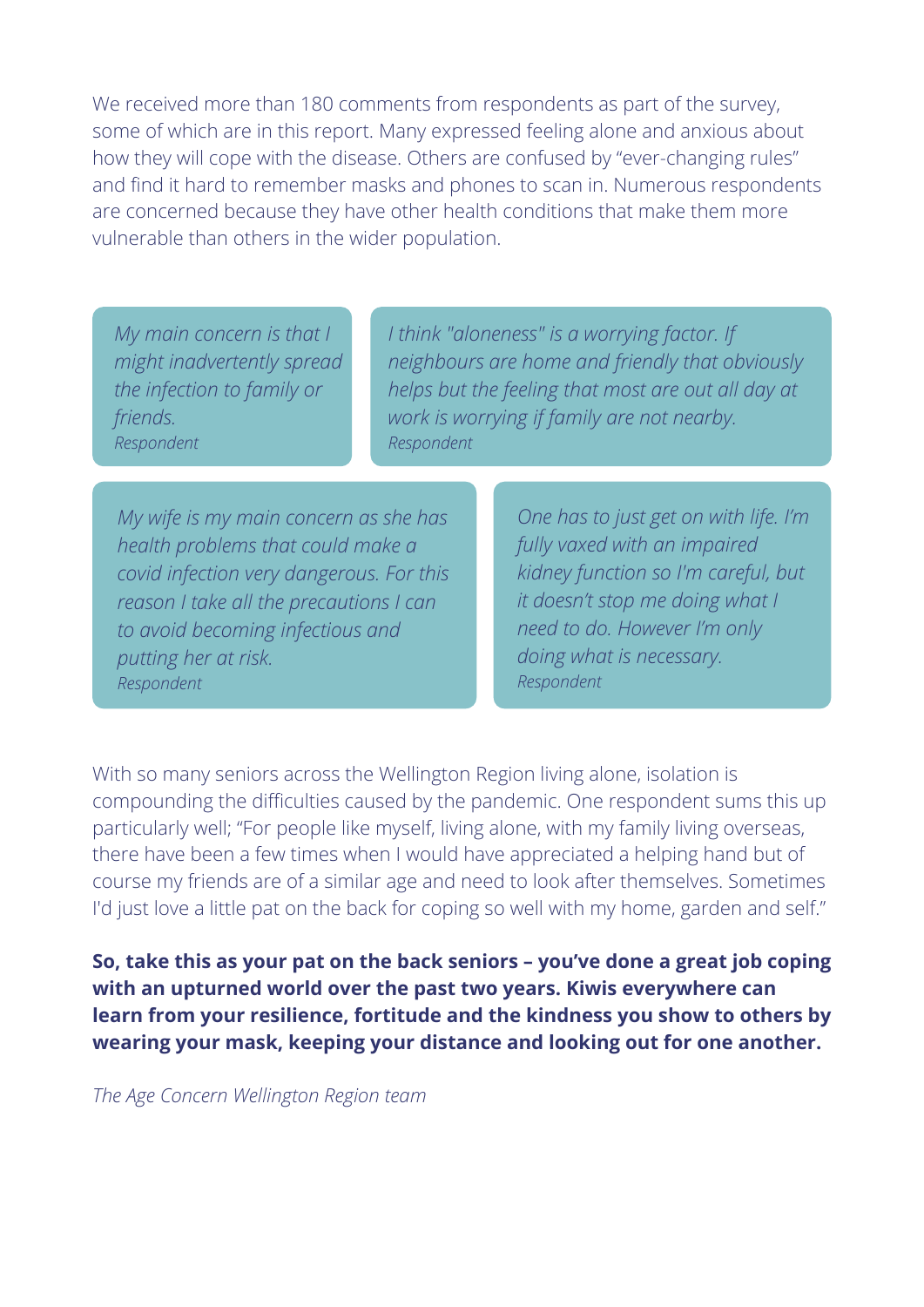### METHODOLOGY

The survey was conducted from 28th February to 8th March 2022. In total, the survey was answered by 452 people, with 400 being over 65. This sample represents approximately 1% of the entire senior population of the Wellington Region. It is important to note the small size of the under 65 sample when considering comparisons in this report. However, we considered it still useful to draw conclusions about any differences between seniors and the wider population.

The survey was sent to Age Concern Wellington Region's database. However, it was also included in other organisations' email newsletters including SeniorNet Wellington, Community Networks Wellington, Wellington City Council and on social media.

This self-selecting sampling bias is also enhanced by the fact that the survey has only been completed by those with email and web functionality.

Although most of the respondents will live in the Wellington Region, some will be from beyond Wellington.\*



#### AGE OF SURVEY RESPONDENTS

*Number of respondents*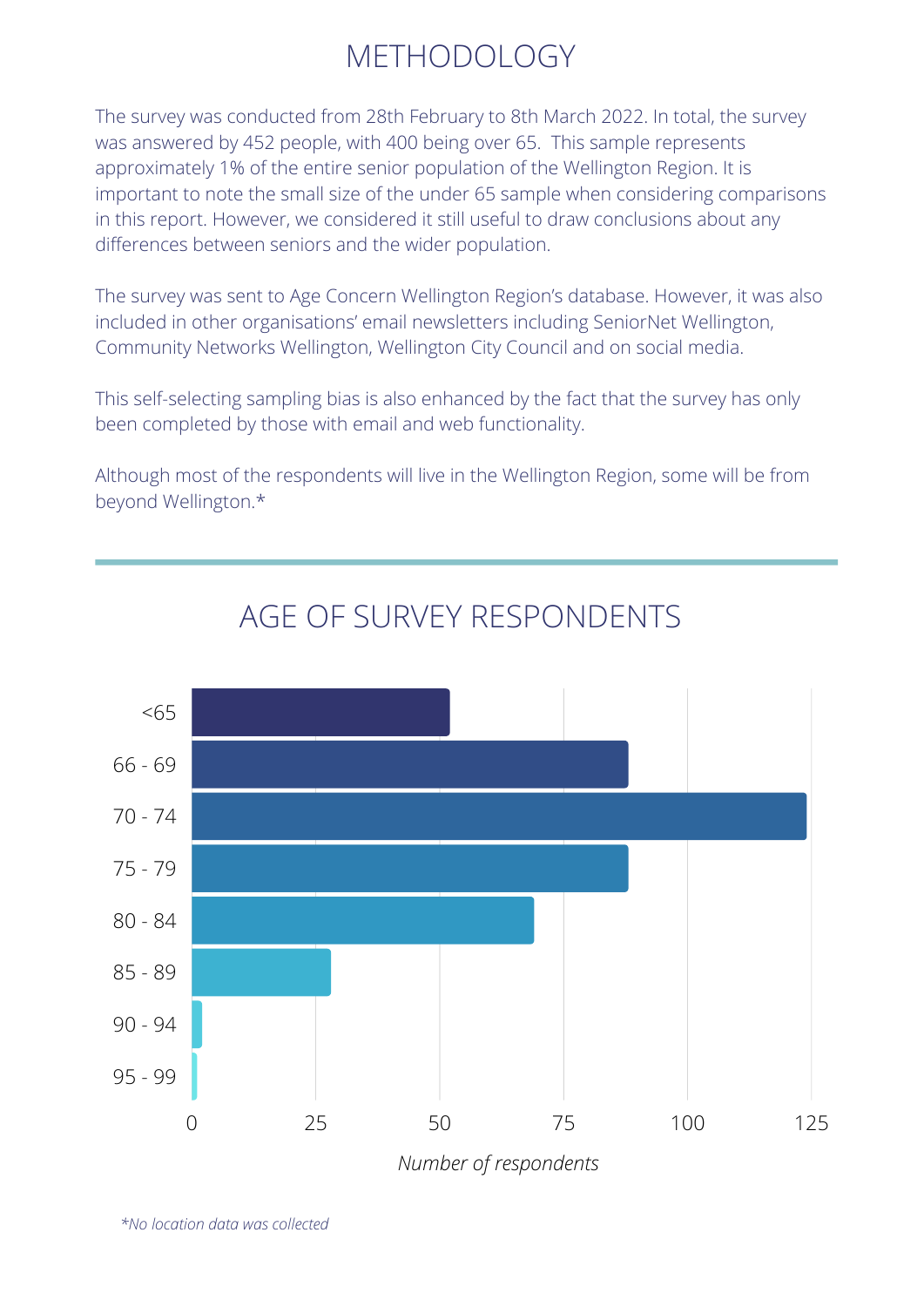#### HOW CONCERNED ARE YOU ABOUT GOING OUT?



The average score from all seniors was 5.8 out of 10. Younger seniors (65-79) are more likely to be very concerned (33% scoring between 8 and 10) than older seniors (80+, 27%).

*"I don't want to hibernate and realise care is also required to stay safe as possible, while keeping contact for mental health and wellbeing." Respondent*

#### ARE YOU TRYING TO STAY HOME AS MUCH AS POSSIBLE?



Nearly two-thirds of seniors are trying to stay home as much as possible. One in five have not changed their behaviour because of the pandemic.

A lower percentage of people aged 80+ are trying to stay home (62%) compared to seniors under 80 (65%).

*"I try to go only where I know people have been vaccinated but this is not possible at the supermarket." Respondent*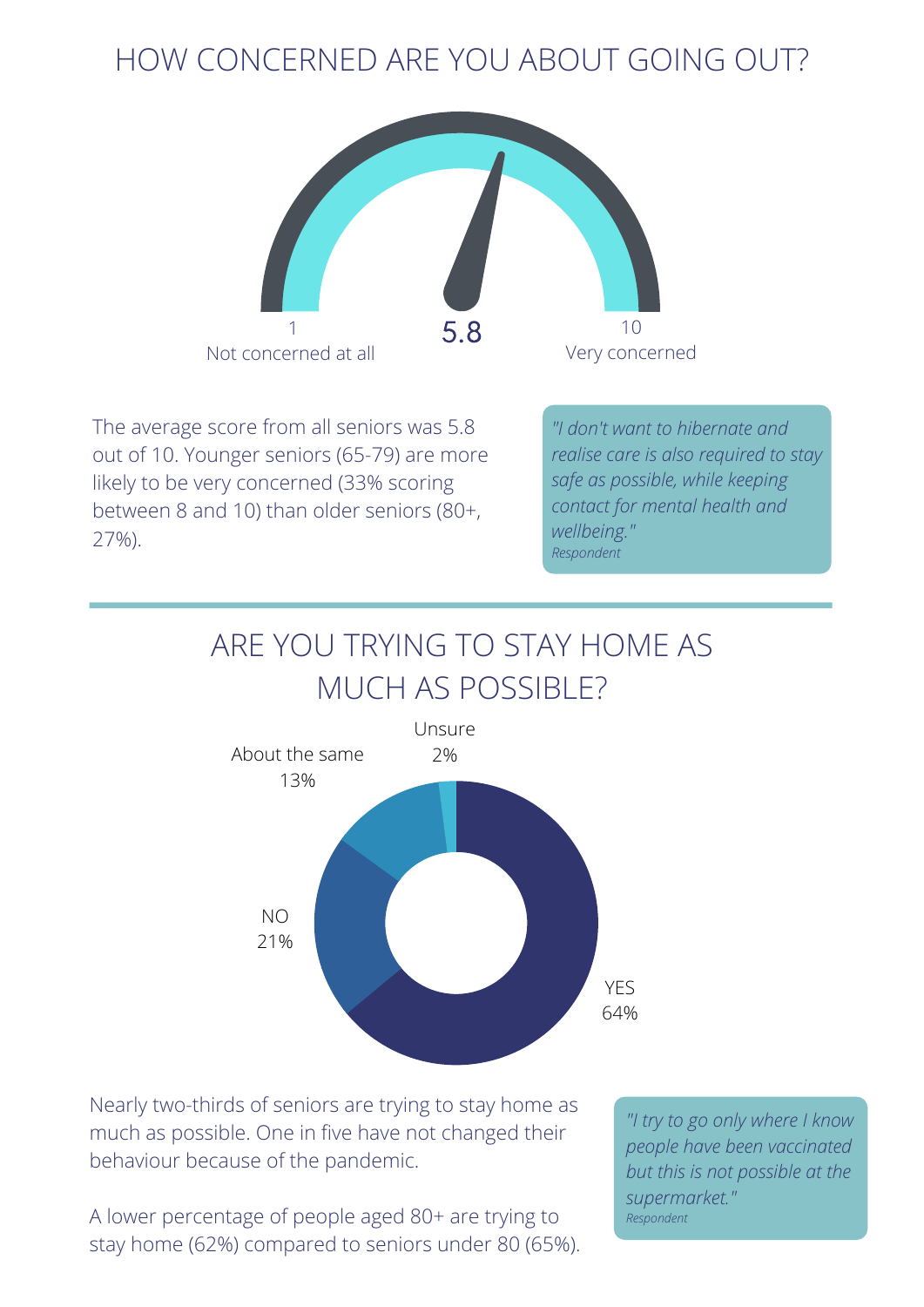### WHAT ACTIVITIES DO YOU LEAVE THE HOUSE FOR?



Respondents were allowed to select as many options as they liked. Only around one in three seniors are leaving the house to attend a social gathering (30%) or to do other shopping (33%).

It's important to note that many activities and events have been cancelled, which will affect responses to this question.

Visit friends - 42%

Library - 37%

Other shopping - 33%

Go to the park - 30%

Social gathering - 30%

Other recreation - 25%

## HOW CONCERNED ARE YOU ABOUT CATCHING COVID-19?

#### % scoring between 6 and 10 (10 being *Very Concerned*)



Overall, seniors are considerably worried about catching Covid, with nearly two-third scoring at least a 6 out of ten. But younger seniors are less concerned.

*"I am no longer thinking that I can evade being infected, but hope not to get too ill." Respondent*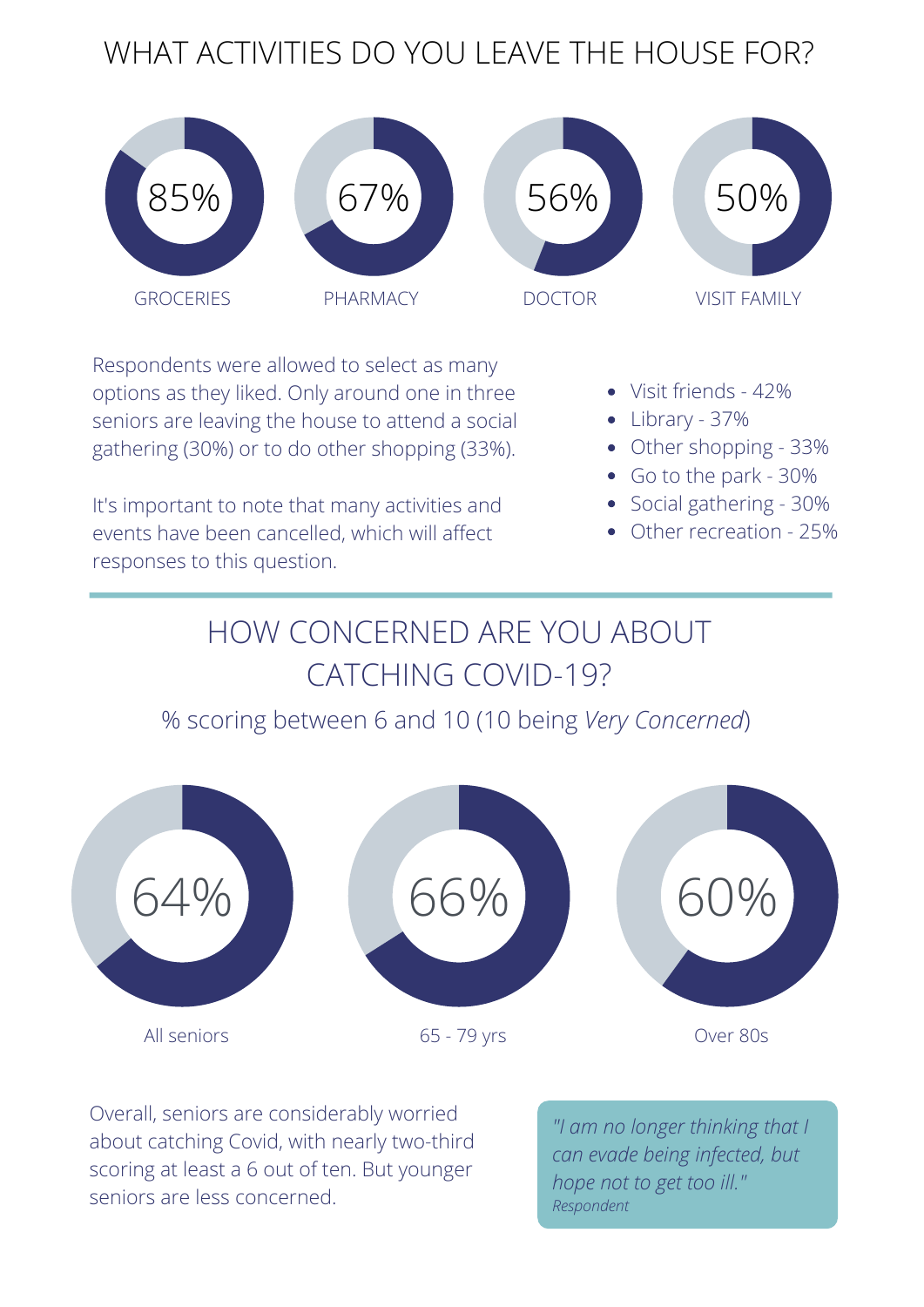## WHAT DO YOU FIND MOST DIFFICULT ABOUT THE PANDEMIC AT THE MOMENT?



Respondents could only select one option from the list. One quarter of seniors felt they are most concerned about getting sick from Covid. This rises to 33% in the under 65 age bracket. But seniors are more worried about being in a crowd of people (18%) compared to under 65s (10%).

Those over 80 are more worried about wearing a mask than younger seniors (26% compared to 15%) but are much less concerned about getting sick than the younger bracket (18% compared to 26%).